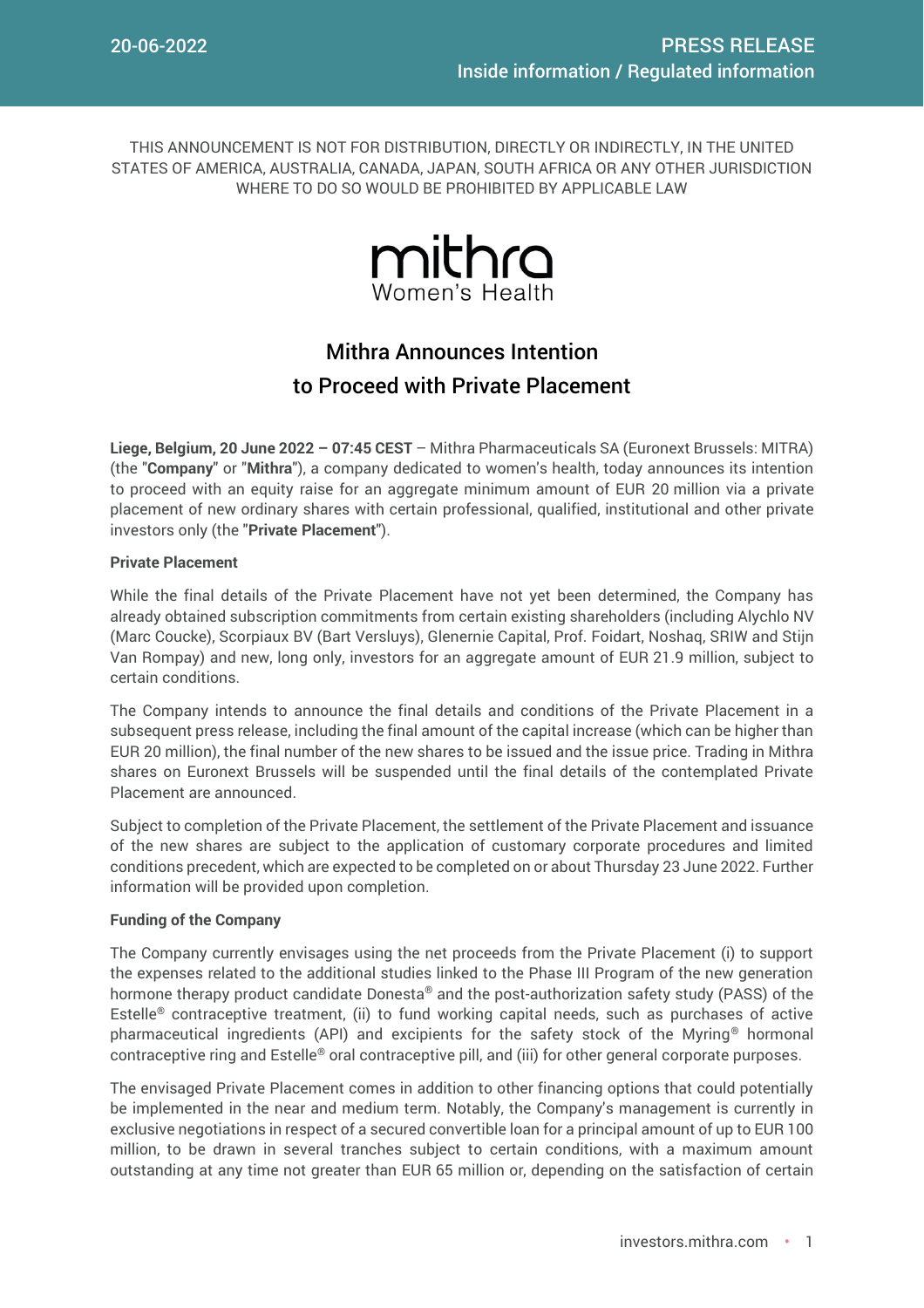conditions, EUR 75 million. The financing is expected to be convertible in new shares of the Company at the option of the lenders. Interest, fees and other amounts payable due to the lenders could also be payable in equity in whole or in part. The financing is still subject to discussion, negotiation and completion of certain conditions precedents, and it cannot be guaranteed that the financing can be completed as aforementioned. If completed, the Company intends to use the net proceeds from the funding also for the reduction of its current financial obligations.

Furthermore, the Company intends to pursue and accelerate a cost reduction programme to improve the cash runway and performance of the Company.

\*\*\*\*\*\*\*\*

## **For more information, please contact:**

**Christophe Maréchal (CFO)** : +32 495 55 14 78 - [investorrelations@mithra.com](mailto:investorrelations@mithra.com) **Benoît Mathieu (IRO) :** +32 473 35 80 18 – [Investorrelations@mithra.com](mailto:investorrelations@mithra.com) **Maud Vanderthommen (Press) :** +32 473 58 61 04 – [press@mithra.com](mailto:press@mithra.com)

## **About Mithra**

*Mithra (Euronext: MITRA) is a Belgian biotech company dedicated to transforming Women's Health by offering new choices through innovation, with a particular focus on contraception and menopause. Mithra's goal is to develop products offering better efficacy, safety and convenience, meeting women's needs throughout their life span. Mithra explores the potential of the unique native estrogen estetrol in a wide range of applications in women health and beyond. After having successfully launched the first estetrolbased product in 2021, the contraceptive pill Estelle®, Mithra is now focusing on its second product Donesta®, the next-generation hormone therapy. Mithra also develops and manufactures complex therapeutics in the areas of contraception, menopause and hormonedependent cancers. It offers partners a complete spectrum of research, development and specialist manufacturing at its technological platform Mithra CDMO. Active in more than 100 countries around the world, Mithra has an approximate headcount of 300 staff members and is headquartered in Liège, Belgium. [www.mithra.com](http://www.mithra.com/)* 

*Donesta® is a registered trademark of Mithra Pharmaceuticals or one of its affiliates.*

#### **Inside Information**

*This press release relates to the disclosure of information that qualified, or may have qualified, as inside information within the meaning of Article 7(1) of the EU Market Abuse Regulation.*

#### **Important information**

*The contents of this announcement include statements that are, or may be deemed to be, "forward-looking statements". These forward-looking statements can be identified by the use of forward-looking terminology, including the words "believes", "estimates," "anticipates", "expects", "intends", "may", "will", "plans", "continue", "ongoing", "potential", "predict", "project", "target", "seek" or "should", and include statements the Company makes concerning the intended results of its strategy. By their nature, forward-looking statements involve risks and uncertainties and readers are cautioned that any such forward-looking statements are not guarantees of future performance. The Company's actual results may differ materially from those predicted by the forward-looking statements. The Company undertakes no obligation to publicly update or revise forward-looking statements, except as may be required by law.*

*The information contained in this announcement is for general information only and does not purport to be full or complete. This announcement does not constitute, or form part of, an offer to sell or issue, or any solicitation of an offer to purchase or subscribe for shares, and any purchase of, subscription for or*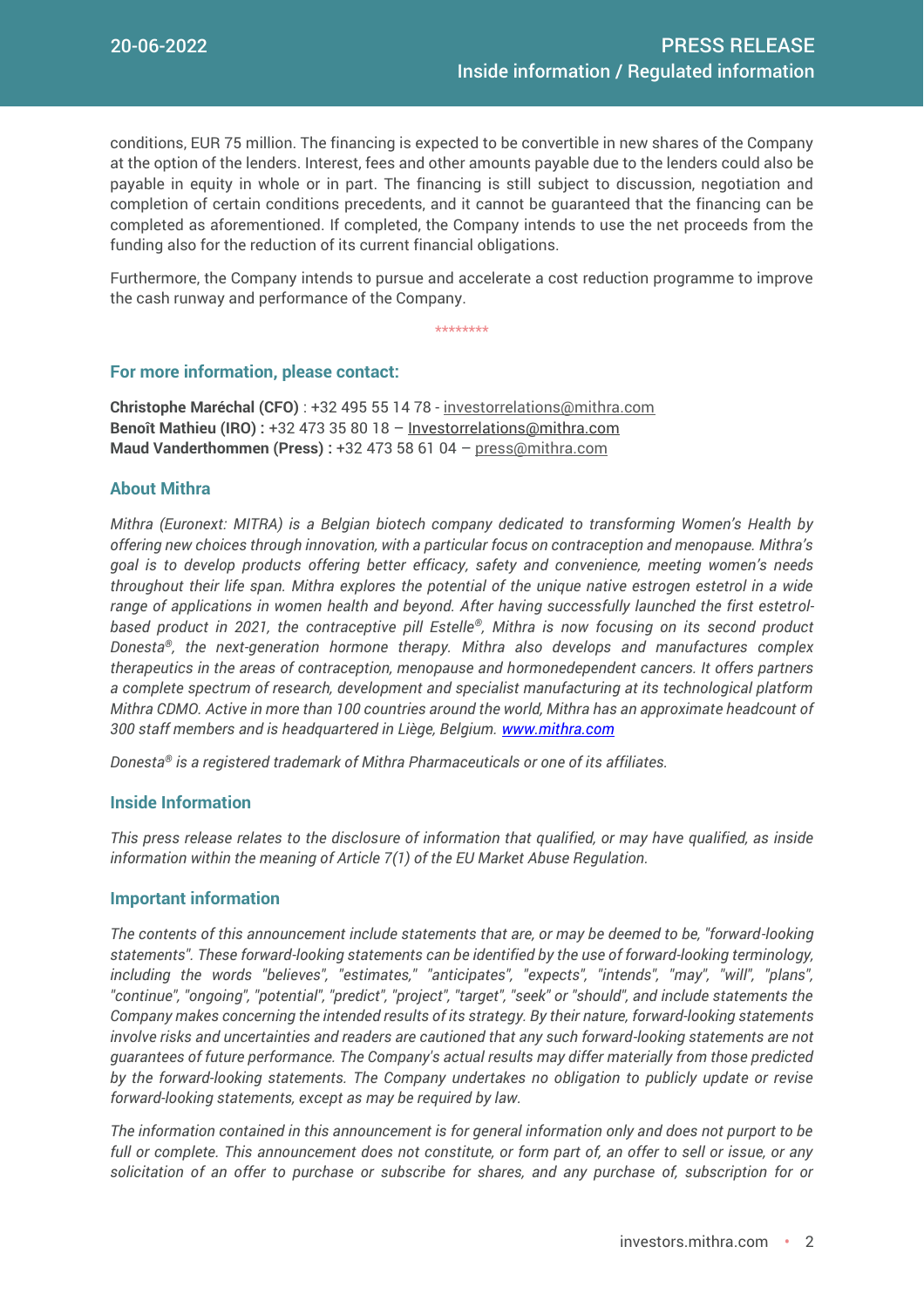*application for, shares. This announcement and the information contained herein are not for publication, distribution or release in, or into, directly or indirectly, the United States of America, Australia, Canada, Japan, South Africa or any other jurisdiction where to do so would be prohibited by applicable law or require registration thereof in, such jurisdiction. Any persons reading this announcement should inform themselves of and observe any such restrictions.*

*This announcement is not for distribution, directly or indirectly, in or into the United States. It does not constitute or form a part of any offer or solicitation to purchase or subscribe for securities in the United States. The securities referred to herein have not been and will not be registered under the U.S. Securities Act of 1933, as amended from time to time (the "U.S. Securities Act"), and the securities may not be offered or sold in the United States (as defined in Regulation S under the U.S. Securities Act) unless these securities are registered under the U.S. Securities Act, or an exemption from the registration requirements of the U.S. Securities Act is available. The Company and its affiliates have not registered, and do not intend to register, any portion of the offering of the securities concerned in the United States, and do not intend to conduct a public offering of securities in the United States.* 

*Any offer of securities to which this announcement relates is only addressed to and directed at persons in the United Kingdom and member states of the European Economic Area (the "EEA") (each a "Member State") who are "qualified investors" within the meaning of Article 2(e) of Regulation 2017/1129 of the European Parliament and of the Council of 14 June 2017 on the prospectus to be published when securities are offered to the public or admitted to trading on a regulated market, and repealing Directive 2003/71/EC, as amended from time to time, to the extent implemented in the relevant Member State of the EEA) and any implementing measure in each relevant Member State of the EEA or, for the United Kingdom, as it forms part of retained EU law as defined in the EU (Withdrawal) Act 2018 (the "Prospectus Regulation") ("Qualified Investors"), or such other investors as shall not constitute an offer to the public within the meaning of Article 3.1 of the Prospectus Regulation. Each person in the United Kingdom or a Member State who initially acquires any of the Company's securities or to whom any offer of the Company's securities may be made and, to the extent applicable, any funds on behalf of which such person is acquiring the Company's securities that are located in the United Kingdom or a Member State will be deemed to have represented, acknowledged and agreed that it is a Qualified Investor.*

In addition, any offer of securities to which this announcement relates is in the United Kingdom, being *distributed only to, and is directed only at, (i) persons who have professional experience in matters relating to investments falling within Article 19(5) of the Financial Services and Markets Act 2000 (Financial Promotion) Order 2005, as amended from time to time (the "Order"), (ii) high net worth entities etc. falling within Article 49(2)(a) to (d) of the Order, and (iii) any other person to whom it may otherwise lawfully be communicated (all such persons together being referred to as 'relevant persons'). The offering of securities to which this announcement relates will only be available to, and any invitation, offer or agreement to subscribe for, purchase, or otherwise acquire securities will be engaged in only with relevant persons. Any person who is not a relevant person should not act or rely on this announcement or any of its contents.*

*This communication is not a prospectus for the purposes of the Prospectus Regulation. This communication cannot be used as basis for any investment agreement or decision. Acquiring investments to which this announcement relates may expose an investor to a significant risk of losing the entire amount invested. Persons considering making such investments should consult an authorised person specialising in advising on such investments. This announcement does not constitute a recommendation concerning the securities referred to herein.*

*No announcement or information regarding the offering, listing or securities of the Company referred to above may be disseminated to the public in jurisdictions where a prior registration or approval is required for such purpose. No steps have been taken, or will be taken, for the offering or listing of securities of the Company in any jurisdiction where such steps would be required, except for the admission of the new shares on the regulated market of Euronext Brussels. The issue, exercise, or sale of, and the subscription for or*